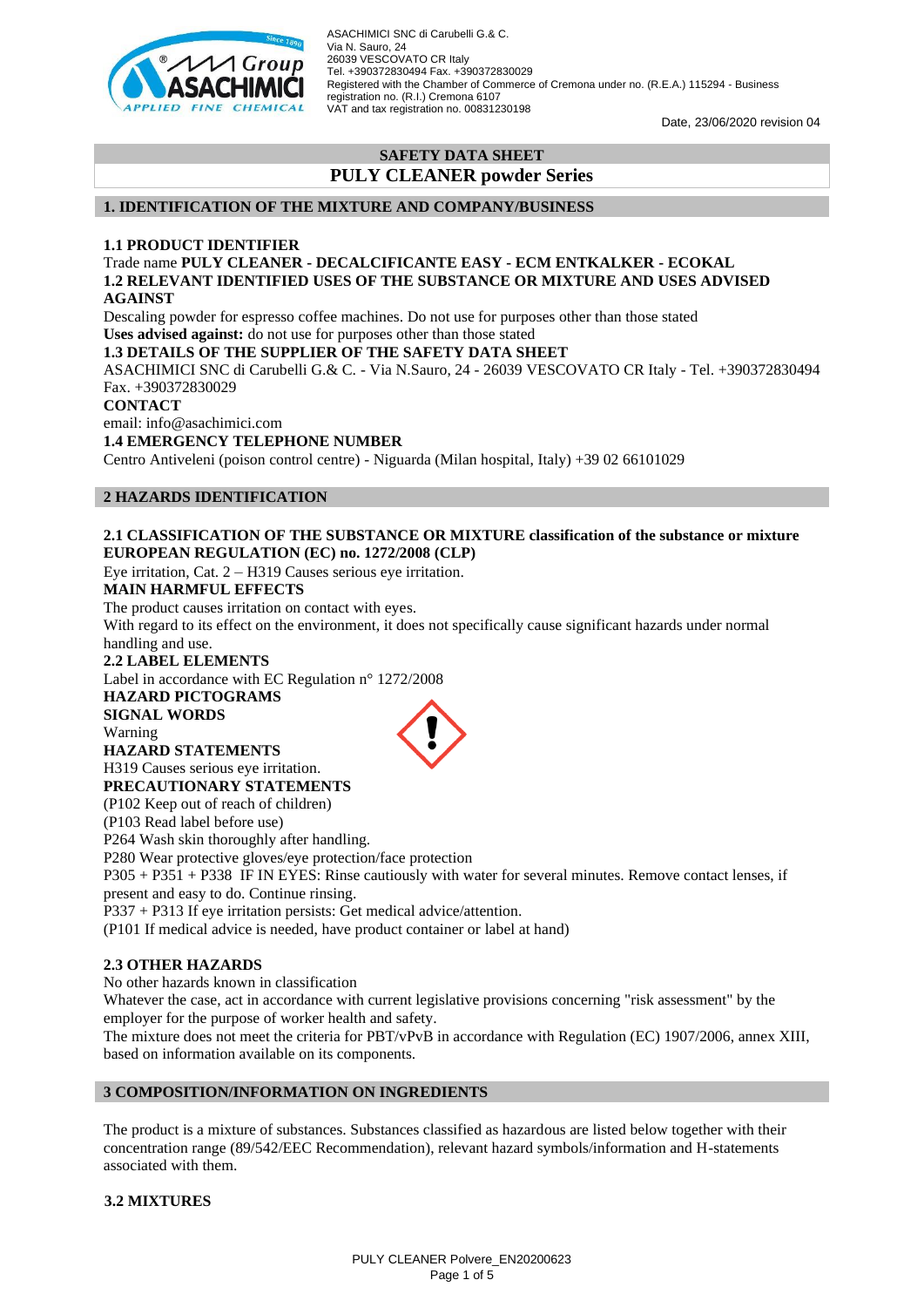

Date, 23/06/2020 revision 04

| <b>SAFETY DATA SHEET</b>                                           |                                    |         |                                              |
|--------------------------------------------------------------------|------------------------------------|---------|----------------------------------------------|
| <b>PULY CLEANER powder Series</b>                                  |                                    |         |                                              |
| <b>Substances</b><br>$CAS n^{\circ}$<br>Acute oral toxicity, rat   | <b>REACH Reg.</b> n°<br>1999/45/EC | Content | <b>Classification</b><br>EU-CLP EC 1272/2008 |
| Citric acid<br>5949-29-1<br>$LD50 = 11700mg/kg$                    | 01-2119457026-42                   | 90-100% | Eye irrit. 2<br>H319                         |
| $L(+)$ -Tartaric acid (Natural)<br>87-69-4<br>LD50 2000/5000 mg/kg | 01-2119537204-47                   | $<$ 3%  | Eye Dam. 1<br>H318                           |

Chemical composition and/or concentration of the mixture with trademark registered by Asachimici. H-statements are given in full in section 16.

## **4. FIRST AID MEASURES**

#### **4.1. DESCRIPTION OF FIRST AID MEASURES**

**GENERAL ADVICE:** if feeling unwell, seek medical advice. Show this safety data sheet to the doctor in attendance.

**INHALATION:** remove casualty from exposure, have them blow their nose and breathe fresh air. **SKIN CONTACT:** rinse skin immediately with plenty of water.

**EYE CONTACT:** remove contact lenses, if present. Flush immediately with plenty of water under lids. **INGESTION:** drink plenty of water. Do not induce vomiting.

## **4.2 MOST IMPORTANT SYMPTOMS AND EFFECTS, BOTH ACUTE AND DELAYED** See section 11.

**4.3 INDICATION OF ANY IMMEDIATE MEDICAL ATTENTION AND SPECIAL TREATMENT NEEDED**

See point 4.1

## **5 FIREFIGHTING MEASURES**

#### **5.1 EXTINGUISHING MEDIA**

Water fog, extinguishing foam, dry powder, sand, carbon dioxide (CO2).

#### **5.2 SPECIAL HAZARDS DERIVING FROM THE MIXTURE**

The product is not classified as flammable. If you are caught in a fire, do not breathe in smoke.

#### **5.3 ADVICE FOR FIREFIGHTERS**

For personal protection, firefighting personal should wear suitable respiratory protection and appropriate protective equipment.

#### **6. ACCIDENTAL RELEASE MEASURES**

## **6.1 PERSONAL PRECAUTIONS, PROTECTIVE EQUIPMENT AND EMERGENCY PROCEDURES**

Clean-up personnel should wear appropriate personal protective equipment (overalls, gloves, goggles and dust mask). Remove personnel not involved in the emergency clean-up from the spillage area.

#### **6.2 ENVIRONMENTAL PRECAUTIONS**

No special precautionary measures are required to protect the environment. Contain the spill and transfer the contents to a new container. Prevent from entering drains. If large amounts of the product have drained away or have caused contamination, advise the relevant authorities.

## **6.3 METHODS AND MATERIALS FOR CONTAINMENT AND CLEANING UP**

Collect up spilled material thoroughly (vacuum cleaner is the best method) and then wash spill site with plenty of water. Dispose of any non-reusable contents in accordance with current regulations.

## **6.4 REFERENCE TO OTHER SECTIONS**

Where necessary, see sections 8 and 13.

#### **7 HANDLING AND STORAGE**

## **7.1 PRECAUTIONS FOR SAFE HANDLING**

Adhere to usual chemical handling precautions. Keep rooms suitably ventilated; where necessary, work with equipment fitted with suitable extraction devices to prevent dust being released into the air. Keep away from food and drink. Do not knock or mishandle containers as this can result in product spills. Make sure the work space is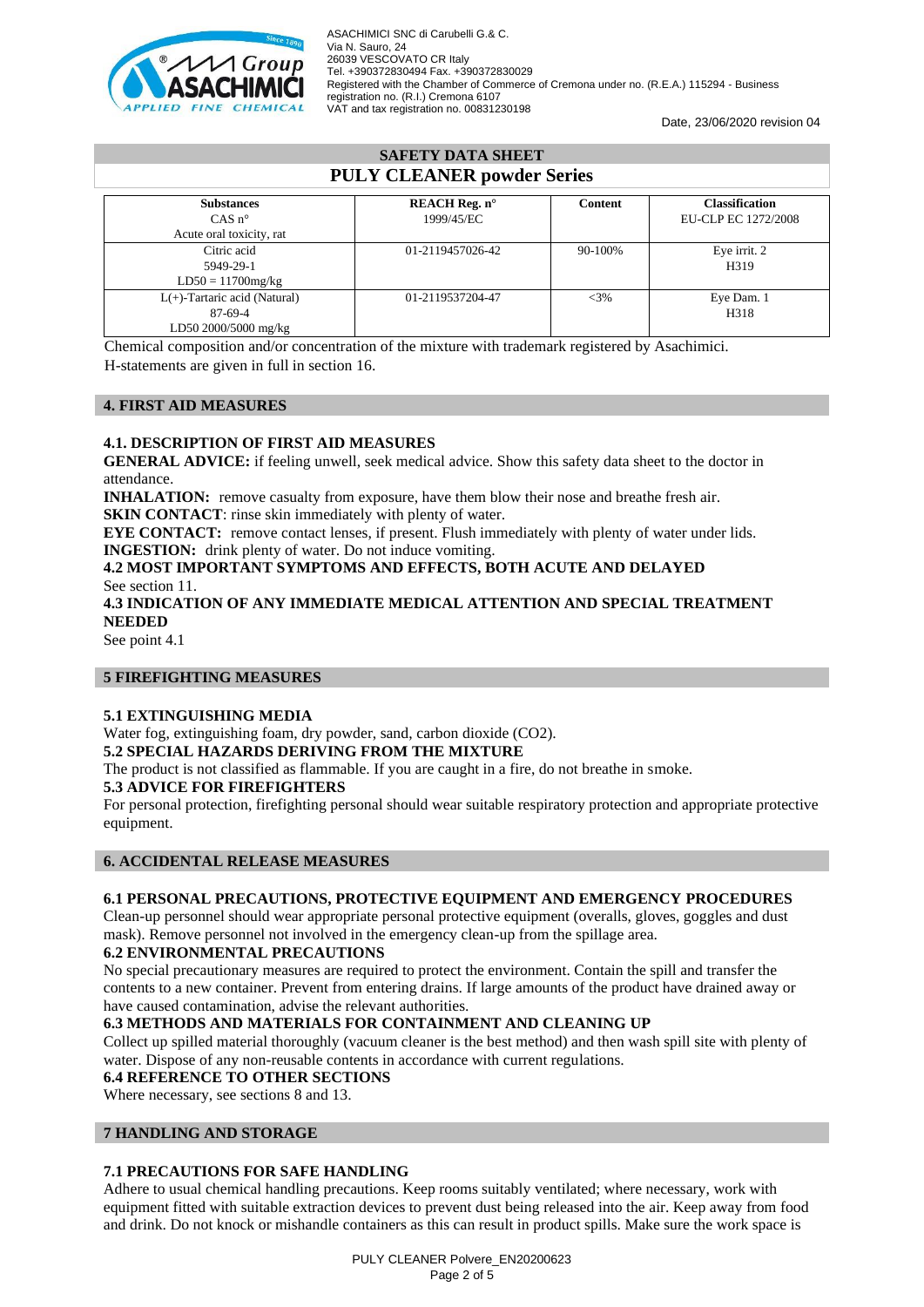

Date, 23/06/2020 revision 04

# **SAFETY DATA SHEET PULY CLEANER powder Series**

clean and tidy when handling materials. If dust is present, the use of suitable protective equipment is recommended: dust mask, gloves and goggles (see section 8).

## **7.2 CONDITIONS FOR SAFE STORAGE, INCLUDING ANY INCOMPATIBILITIES**

Store indoors in a dry, cool, well ventilated room with acid-resistant flooring. Keep away from heat sources (temperatures not to exceed 30°C / 86°F) and out of direct sunlight. Keep containers tightly closed after use and away from alkaline products or oxidizing agents (see sections 10 and 14). Decomposition will not occur if stored and used as directed.

## **7.3 SPECIFIC END USES**

No specific advice available

## **8 EXPOSURE CONTROLS/PERSONAL PROTECTION**

## **8.1 CONTROL PARAMETERS**

Exposure limit values: in the absence of experimental data for the mixture itself, it is advisable to take into account the concentration of the individual components of the preparation (see section 3) to determine an estimated value based on and with reference to their individual properties and toxicological classification.

#### **8.2 EXPOSURE CONTROLS**

-RESPIRATORY PROTECTION: do not breathe in dust. In case of dust, use a dust mask.

-HAND PROTECTION: use rubber gloves (PVC, etc.).

-EYE PROTECTION: avoid contact with eyes. In case of dust, use tight-fitting safety goggles.

-SKIN PROTECTION: use suitable clothing and prevent the powder coming into direct contact with the skin.

## **9 PHYSICAL AND CHEMICAL PROPERTIES**

## **9.1 INFORMATION ON BASIC PHYSICAL AND CHEMICAL PROPERTIES**

-APPEARANCE: white crystalline powder

-ODOUR: odourless

-pH: (5% solution in water) approx. 1.85

-MELTING POINT/FREEZING POINT: no data available

-INITIAL BOILING POINT AND BOILING RANGE: no data available

-FLASH POINT: no data available

-EVAPORATION RATE: no data available

-FLAMMABILITY (SOLID, GAS): not applicable

-UPPER/LOWER FLAMMABILITY OR EXPLOSION LIMIT: not applicable

-VAPOUR PRESSURE: no data available

-VAPOUR DENSITY: no data available

-RELATIVE DENSITY: no data available (apparent density approx. 1.54 g/ml)

-SOLUBILITY: readily soluble in water. approx. 880 g/l at 20°C

-PARTITION COEFFICIENT N-OCTANOL/WATER: no data available

-AUTOIGNITION TEMPERATURE: no data available

-DECOMPOSITION TEMPERATURE: no data available

-VISCOSITY: not applicable

-EXPLOSIVE PROPERTIES: not applicable

-OXIDIZING PROPERTIES: no data available

**9.2 OTHER INFORMATION**

-None.

## **10 STABILITY AND REACTIVITY**

## **10.1 REACTIVITY**

You are advised not to release product to the environment. It is good practice never to mix different substances and/or chemical preparations together.

#### **10.2 CHEMICAL STABILITY**

Highly stable under normal conditions.

## **10.3 POSSIBILITY OF HAZARDOUS REACTIONS**

The product's acidic level may cause reactions with alkaline substances (exothermic reaction) and with substances that generate alkalis.

**10.4 CONDITIONS TO AVOID**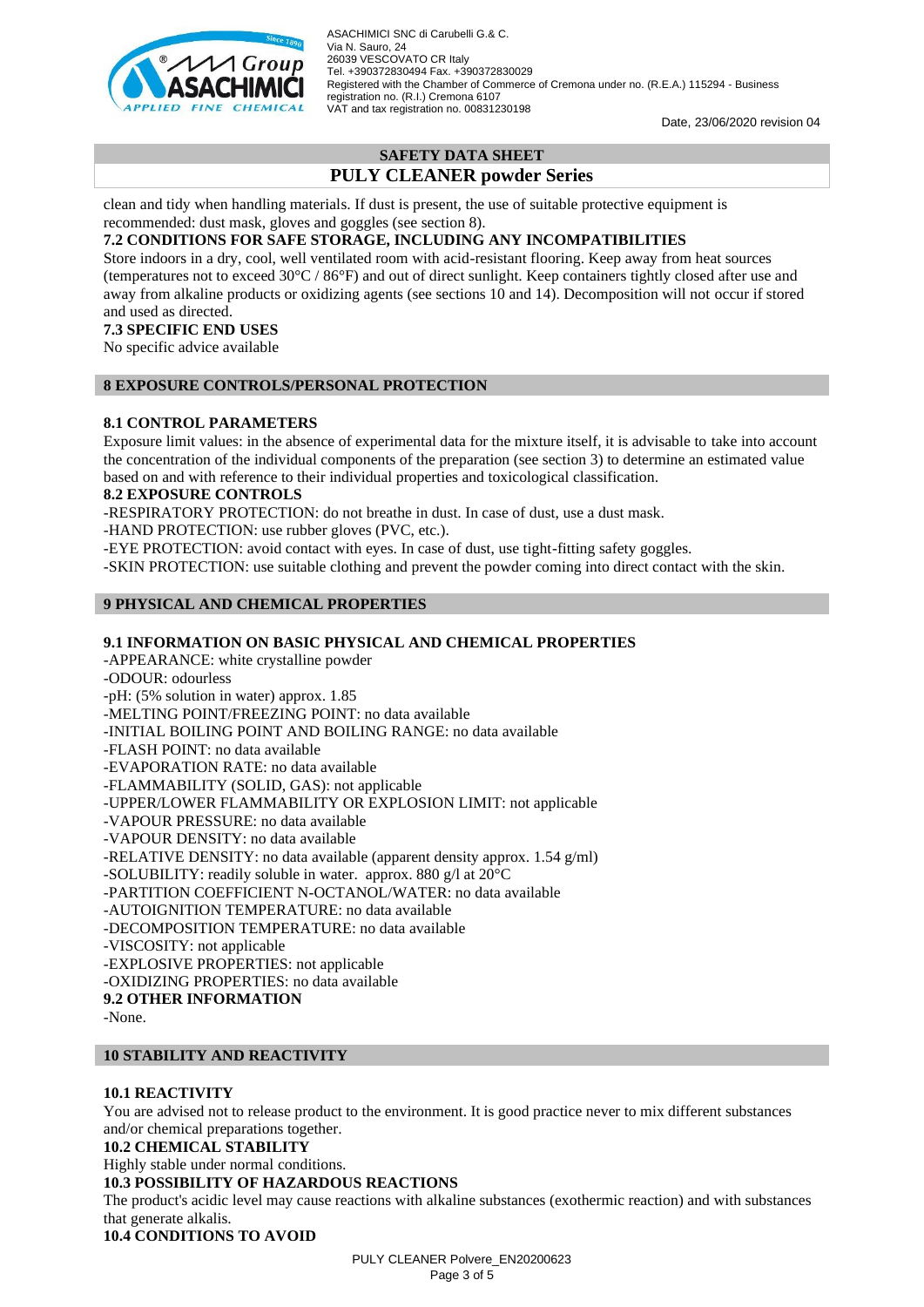

Date, 23/06/2020 revision 04

# **SAFETY DATA SHEET**

**PULY CLEANER powder Series**

Avoid generating dust, heat sources and moisture.

## **10.5 INCOMPATIBLE MATERIALS**

Avoid contact with damp air, strong bases and oxidizing agents. **10.6 HAZARDOUS DECOMPOSITION PRODUCTS**

There may be the risk of toxic vapours being liberated in the event of fire or high temperatures.

## **11 TOXICOLOGICAL INFORMATION**

In the absence of experimental data for the mixture itself, take into account the concentration of the individual substances contained in the preparation (see section 3) to evaluate the toxicological effects of exposure to the product.

# **11.1 INFORMATION ON TOXICOLOGICAL EFFECTS**

-Acute toxicity, irritation and corrosion: based on our experience, the product features a level of toxicity common to products of an acidic nature and consequently, under normal handling conditions, it presents hazards associated with products classified as irritants. Results in inflammation in contact with the eyes.

-Sensitization: not applicable

- -Repeated dose toxicity: not applicable
- -Carcinogenicity: not applicable
- -Mutagenicity: not applicable
- -Reproductive toxicity: not applicable

## **12 ECOLOGICAL INFORMATION**

## **12.1 TOXICITY**

Use the preparation as directed for its intended purpose only. Use according to good working practices and do not release the product to the environment. Do not empty into surface water or sewers. Do not release product into soil. In the absence of data on the ecotoxicity of the mixture itself, please refer to toxicological information for the main substances contained in the mixture in question, as given in section 3.

12.2 PERSISTANCE AND DEGRADABILITY

The surfactants in the product meet the biodegradability criteria laid down by the Detergents Regulation (EC)  $N^{\circ}$ 648/2004.

**12.3 BIOACCUMULATIVE POTENTIAL** No data available **12.4 MOBILITY IN SOIL** No data available **12.5 RESULTS OF PBT AND vPvB ASSESSMENT** Based on available data, the mixture does not meet the criteria for PBT e vPvB. **12.6 OTHER ADVERSE EFFECTS** No other adverse effects known.

## **13 DISPOSAL CONSIDERATIONS**

## **13.1 WASTE TREATMENT METHODS**

When handling, adhere to due precautionary protection measures (see section 6, 7, 8).

Reuse wherever possible. Small amounts of product may be disposed of, once suitably diluted with water, through wastewater treatment plants or through a licenced company specialized in recycling special and/or industrial waste. Whatever the case, disposal should be in accordance with applicable local and national laws and regulations. Always decontaminate packaging before disposal or recycling, in all cases complying with the requirements of current waste disposal legislation.

## **14 TRANSPORT INFORMATION**

The product may be contained and transported in bags or drums of various kinds, provided they are lined with polyethylene. Packaging must be kept tightly sealed at all times to prevent the product deteriorating and being packed down. During transit, packaging must be stowed carefully and kept away from heat and out of sunlight (keep in a cool place wherever possible). Make sure packaging is not exposed to rain or the elements while being transported (keep in a dry place wherever possible). In the event of accidental spills, comply with the precautionary instructions described in section 6.